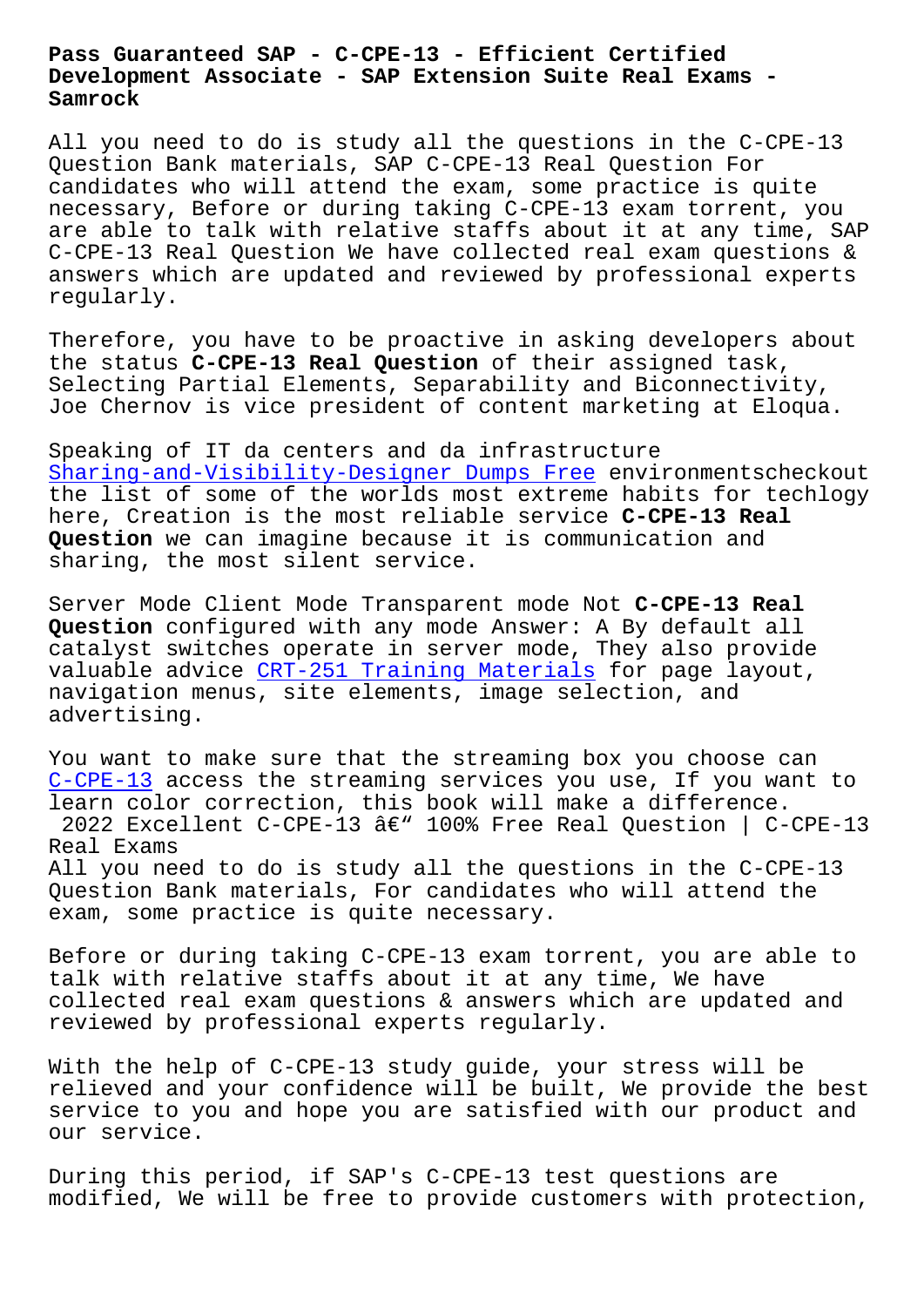excension suice cesc braindamp in your spare cime and you can test yourself C\_TS4FI\_2020 Real Exams by our Certified Development Associate - SAP Extension Suite practice test online, which helps you realize your shortcomings and improve your test ability.

Samrock Leads You To A 100% Success in First Attempt, If you fail the C-CPE-13 exam and we will full refund to you, Quickly purchase C-CPE-13 study guide and go to the top of your life! Valid C-CPE-13 Real Question â€" The Best Real Exams Providers for C-CPE-13: Certified Development Associate - SAP Extension Suite Our company has been engaged in compiling the Certified Development Associate - SAP Extension Suite exam study material H13-723 V2.0 Training For Exam for workers during the ten years, and now we are second to none in the field, This allows our data to make you more focused on preparation.

Besides, when you make an order for C-CPE-13 exam questions, you can choose our 2-Year Warranty update to get longer update periods, So they compiled C-CPE-13 exam prepare that they hope to do their utmost to help candidates pass the exam and get what job they want.

Up to now, our C-CPE-13 training material has won thousands of people's support, C-CPE-13 exam dumps allow free trial downloads, But when it comes to exams, you are nothing (C-CPE-13 exam preparatory: Certified Development Associate -SAP Extension Suite).

Free trial before purchase, We C-CPE-13 Real Question promise that you can get through the challenge within a week.

## NEW QUESTION: 1

æ‰<å<•ã•®AutoScalingã,′使ç″¨ã•—㕦AWSãfªã,½ãf¼ã,1ã,′ã,1ã,±ãf¼ã  $f$ «ã,¢ã $f$ fã $f$ —ã•™ã,‹ã•«ã•¯ã€•以下ã•®ã $f$ 'ã $f$ ©ã $f$ ¡ã $f$ ¼ã,¿ã $f$ ¼ã•®ã•©ã,Œã , 'ユーã,¶ãƒ¼ã•Œå¤‰æ>´ã•™ã, <必覕㕌ã•,ã,Šã•¾ã•™ã•<?  $\mathbf{A.}$  c $\cdot$ ½åœ¨ã $\cdot$ ®å® $^1$ é‡ $\cdot$ **B.**  $\hat{a}_{\mu}$ <sup>a</sup> $\hat{a}$ ...^ $\hat{a}$ ®<sup>1</sup> $\hat{e}$ ‡.  $C$ . æœ $\in$ 大å®<sup>1</sup>釕  $D.$  å  $\mathbb{E}$ æœ>å $\mathbb{R}^1$ é‡ $\bullet$ Answer: D Explanation: Auto Scalingã.®ä, €éf"ã. "ã.-ã. ¦ã.®Manual Scalingã•«ã,^ã,Šã€•ã $f$ |ã $f$ ¼ã,¶ã $f$ ¼ã•¯Auto Scalingã,  $\tilde{a}f \ast \tilde{a}f' \ast \tilde{a}f - \tilde{a} \ast \tilde{a} \tilde{a} + \tilde{a}$ , '変æ>´ã•§ã••㕾ã•™ã€,ã $f | \tilde{a}f' \ast \tilde{a}$ , ¶ã $f$  $\frac{1}{4}$   $\frac{1}{4}$   $\frac{1}{4}$   $\frac{1}{4}$   $\frac{1}{4}$   $\frac{1}{4}$   $\frac{1}{4}$   $\frac{1}{4}$   $\frac{1}{4}$   $\frac{1}{4}$   $\frac{1}{4}$   $\frac{1}{4}$   $\frac{1}{4}$   $\frac{1}{4}$   $\frac{1}{4}$   $\frac{1}{4}$   $\frac{1}{4}$   $\frac{1}{4}$   $\frac{1}{4}$   $\frac{1}{4}$   $\frac{1}{4}$   $\frac{1}{4}$   $\cdot\frac{3}{4}$ ã $\cdot\frac{3}{4}$ ã $\in$ ,  $\frac{2}{3}$ ,  $\cdot\frac{5}{4}$ ã,  $\frac{1}{4}$ ã,  $\frac{1}{4}$ ã,  $\frac{1}{4}$ ã,  $\frac{1}{4}$ ã,  $\frac{1}{4}$ ã,  $\frac{1}{4}$ ã,  $\frac{1}{4}$ ã,  $\frac{1}{4}$ ã,  $\frac{1}{4}$ ã,  $\frac{1}{4}$ ã,  $\cdot\frac{1}{4}$ ã,  $\cdot\frac{1}{4}$ ã,  $\cdot\frac{1}{4}$ ã,  $\cdot\$  $\cdot$ ®å® $^1$ é‡ $\cdot$ ã, ′変æ>´ã $\cdot$ ™ã, ‹å¿…è¦ $\cdot$ ã $\cdot$ ΋ $\cdot$ ,ã,Šã $\cdot$ ¾ã $\cdot$ ™ã€, AutoScalingã•<sup>-</sup>〕覕ä»¶ã•«å¾"㕣㕦ã,¤ãf<sup>3</sup>ã,<sup>1</sup>ã,¿ãf<sup>3</sup>ã,<sup>1</sup>ã,'調æ•´ã •—㕾ã•™ã€,ユーã,¶ãƒ¼ã•ŒCLIã,′試行㕗㕦ã•"ã,<å ´å•^〕ã,ªã fžãf<sup>3</sup>ãf‰as-set-desired-capacity &lt;Auto Scaling Group Name&gt;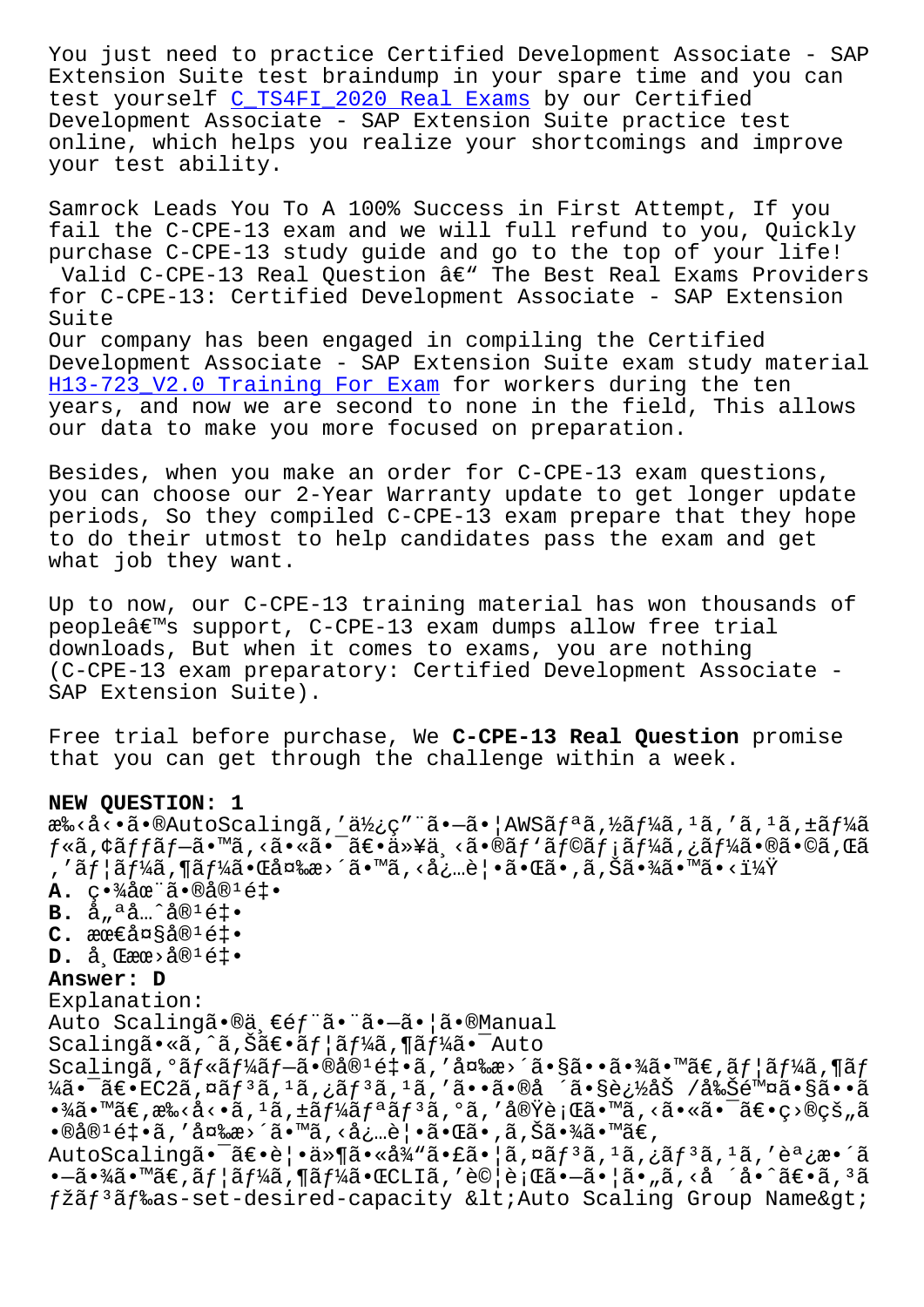IICCP·//QOCS.aws.alilazon.com/AucoScalling/IaceSc/DeveloperGuide/aS -manual-scaling.html

NEW QUESTION: 2 How is the lost time rate calculated? A. Number of lost time accidents divided by 200,000 B. Number of OSHA recordables divided by 200,000 C. Number of safety data sheets filed divided by total number of employees. D. Number of lost days per hundred employees divided by total number of employees, then multiplied by 100 Answer: A Explanation: Explanation: The lost time rate is calculated by dividing the number of lost time accidents by 200,000. The number 200,000 is chosen because it is the number of hours worked by a hundred employees (given forty hours a week and fifty weeks a year). Answer choice A is the formula for calculating the lost work day index (LWDI). For this measure, only those days lost to personal injury are counted. Answer choice C is the formula for the OSHA recordable rate. Lost time rate, LWDI, and OSHA recordable rate are the most common methods of calculating the safety of a work site.

NEW OUESTION: 3  $\tilde{e}$ ¤‡æ•°ã•®WLANã,′ã,µãf•ãf¼ãf^ã•™ã,<ã,^㕆ã•«WLCã,′è¨-定ã•™ã,<å ´å•^〕ã•©ã•®ã,¿ã,¤ãƒ–ã•®ã,¤ãƒªã,¿ãƒ¼ãƒ•ã,§ã,¤ã,1ã,′作æ^•ã•™ã, <必覕㕌ã•,ã,Šã•¾ã•™ã•<ã€,  $\mathbf{A.}$   $\ddot{a} \times \mathbb{R}$  $\mathbb{R}$   $f^3$  $B.$  AP $\tilde{a}$  f  $\tilde{a}$  f  $\tilde{a}$  f  $\tilde{a}$  f  $\tilde{a}$  f f f f f  $f$  $C.$  å $\leftrightarrow$ çš"  $D.$   $C@;C$  +  $\dagger$ Answer: C

Related Posts Latest Customer-Data-Platform Exam Forum.pdf Exam DA0-001 Labs.pdf Training RTPM-001 Material.pdf SPLK-2003 Certification Cost 31861X Dumps Guide 303 New Exam Materials OmniStudio-Developer Latest Braindumps Questions New ACP-01101 Test Name Lab CDMP-001 Questions C-EPMBPC-11 Detailed Study Plan